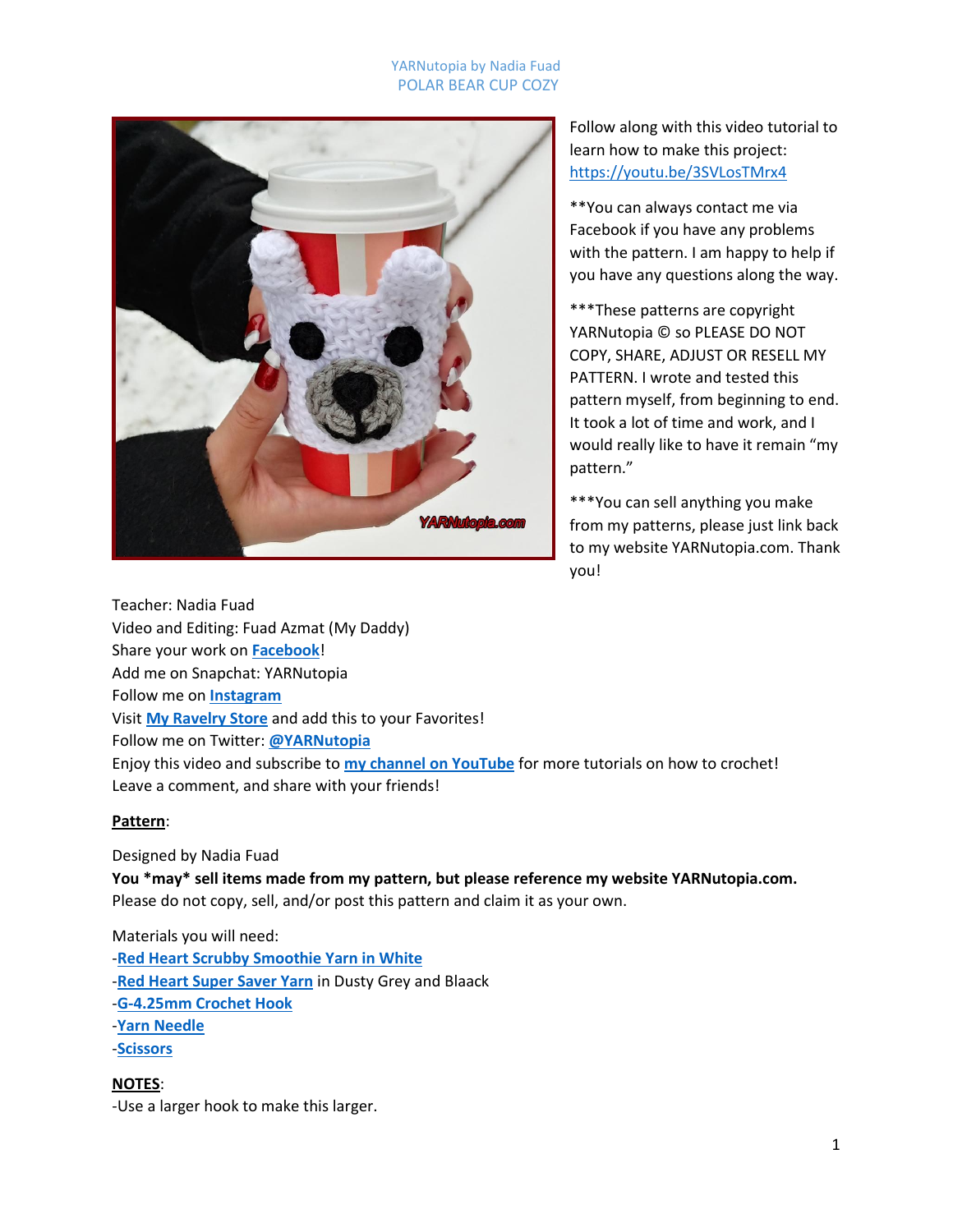#### YARNutopia by Nadia Fuad POLAR BEAR CUP COZY

-This mug cozy is for a standard sized travel mug -Use different colors for a teddy bear design or a black bear design!

## **Special stitches**:

Ch(s): chain(s) YO: Yarn Over BLO: Back Loop Only St(s): Stitch(es) Sl st: slip stitch SK: Skip SC: Single Crochet

# **Pattern:**

**If you have any confusion or difficulty with reading this pattern, please watch the video tutorial to have visual instructions.**

# **Cup Cozy**

With White and G sized hook Ch 34 or any even number that will fit around your mug. Work in continuous rounds. **Rnd 1:** SC in 1st ch to form a ring, \*Ch 1, Sk 1 ch, SC in next ch, repeat from \* around. **Rnd 2:** \* SC in ch 1 sp, Ch 1 Sk st, repeat from \* around. **Rnds 3-14**: Repeat Round 2 Fasten off, weave in ends.

**Ears**: MAKE 2 Ch 2 Work in continuous rounds and in BLO **Rnd 1**: 8 SC in 2nd ch from hook. (8) **Rnds 2-4**: SC in each st around. (8) Fasten off with long tail for sewing

**Assembly**: Sew Ears to Top of Cup Cozy

**Eyes**: Make 2 with Black  $Ch<sub>2</sub>$ **Rnd 1**: 4 SC in 2nd ch from hook. Sl st to first SC. Fasten off with long tail for sewing.

**Behind Nose**: Using Dusty Grey Work in Continuous Rounds and in BLO  $Ch<sub>2</sub>$ **Rnd 1**: 6 SC in 2nd ch from hook. (6) **Rnd 2**: 2 SC in each st around. (12)